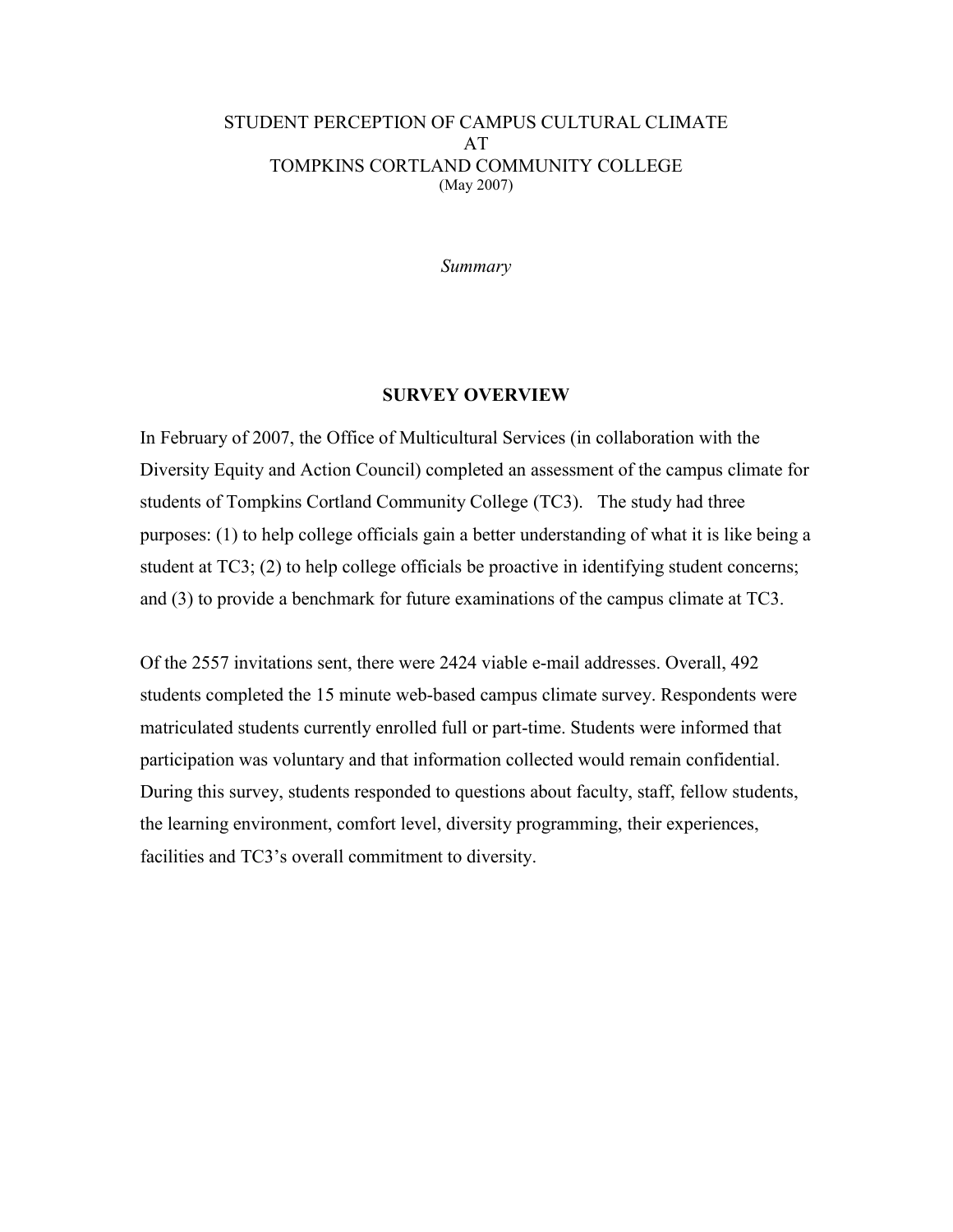# **SURVEY DEMOGRAPHICS**

| Of the 492 students that participated in the study                                                        |                                              |                                                                     |                                                          |                        |                             |  |  |  |  |
|-----------------------------------------------------------------------------------------------------------|----------------------------------------------|---------------------------------------------------------------------|----------------------------------------------------------|------------------------|-----------------------------|--|--|--|--|
| <b>GENDER</b>                                                                                             |                                              |                                                                     | <b>HOUSING</b>                                           |                        |                             |  |  |  |  |
| Women<br>Men                                                                                              | #<br>290<br>166                              | $\frac{0}{0}$<br>63.3<br>36.4                                       | Off-campus rental<br>housing /apartment                  | #<br>148               | $\frac{0}{0}$<br>32.5       |  |  |  |  |
| <b>ETHNICITY</b><br>White                                                                                 | #<br>369                                     | $\frac{0}{0}$<br>80                                                 | College Residence Hall                                   | 98                     | 21.5                        |  |  |  |  |
| Latino/Hispanic<br>African American                                                                       | 24<br>23                                     | 5.2<br>5.0                                                          | Home of parents or<br>relatives                          | 96                     | 21.1                        |  |  |  |  |
| Asian<br>Multi-Racial<br>Native Hawaiian/<br>Pacific Islander                                             | 17<br>11<br>$\mathbf{1}$                     | 3.7<br>2.4<br>0.2                                                   | Own home<br>Other (please specify)                       | 108<br>6               | 23.7<br>1.3                 |  |  |  |  |
| Foreign<br>Native American                                                                                | 6<br>5                                       | 1.3<br>1.1                                                          | <b>SELF REPORTED GPA</b><br>below 2.0                    | $\#$<br>18             | $\frac{0}{0}$<br>3.9        |  |  |  |  |
| <b>AGE</b><br>19 or under<br>$20 - 21$<br>$22 - 24$<br>$25 - 29$<br>$30 - 39$<br>$40 - 49$<br>50 and over | #<br>137<br>88<br>58<br>64<br>59<br>31<br>19 | $\frac{0}{0}$<br>30.0<br>19.3<br>12.7<br>14.0<br>12.9<br>6.8<br>4.2 | $2.0 - 2.4$<br>$2.5 - 2.9$<br>$3.0 - 3.4$<br>$3.5 - 4.0$ | 44<br>99<br>128<br>167 | 9.6<br>21.7<br>28.1<br>36.6 |  |  |  |  |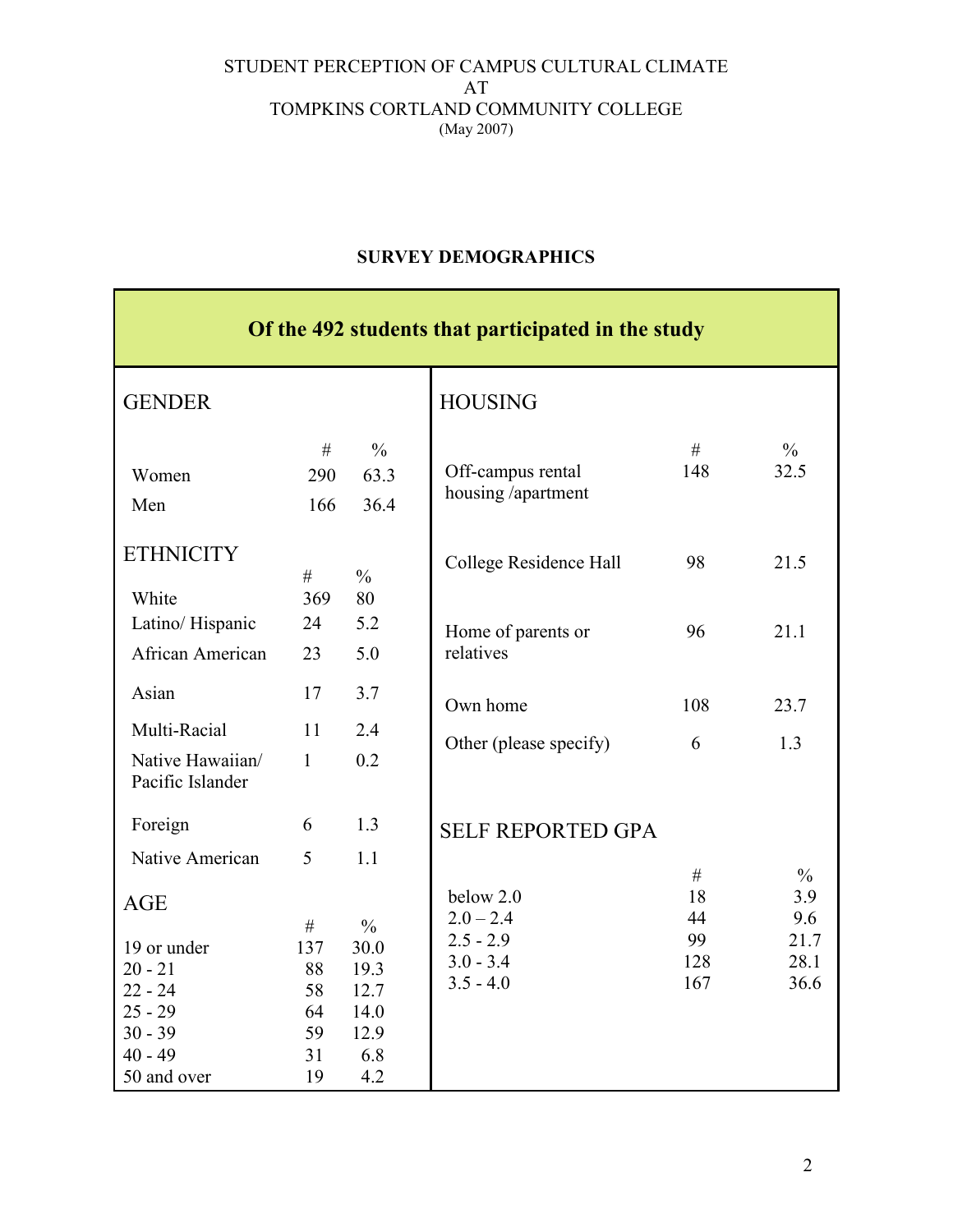# **RESPONSE HIGHLIGHTS**

### STUDENT EXPERIENCES AT TC3

- $\geq 46\%$  of students responded that their experiences since coming to TC3 have led them to become more understanding of racial/ethnic differences". 43% reported a neutral experience.
- $>$  58% of respondents agreed that getting to know people from different racial/ethnic backgrounds has been easy at TC3. 28% reported a neutral experience.

#### DIVERSITY PROGRAMMING AT TC3

 $\geq 60\%$  of students believed that attending diversity programs helps build community. 31% reported a neutral perception in the role that diversity programming has in supporting community building.

### CONFLICT AT TC3

 $\geq 93\%$  of student respondents believe there is little to none, some, or unaware of racial conflict on campus

# COMFORT LEVEL AT TC3

- $\geq 79\%$  of students feel comfortable being around people of other ethnic groups than their own. 15% reported a neutral level of comfort in response to the statement.
- $>$  56% of students feel comfortable being the only person in a group where they are the only one of their ethnic group. 25% reported a neutral level of comfort in response to the statement.

#### ENVIRONMENT AT TC3

 $>$  53% of students believe TC3 has done a good job providing programs and activities that promote multicultural understanding. 23% reported a neutral perception in response to the statement.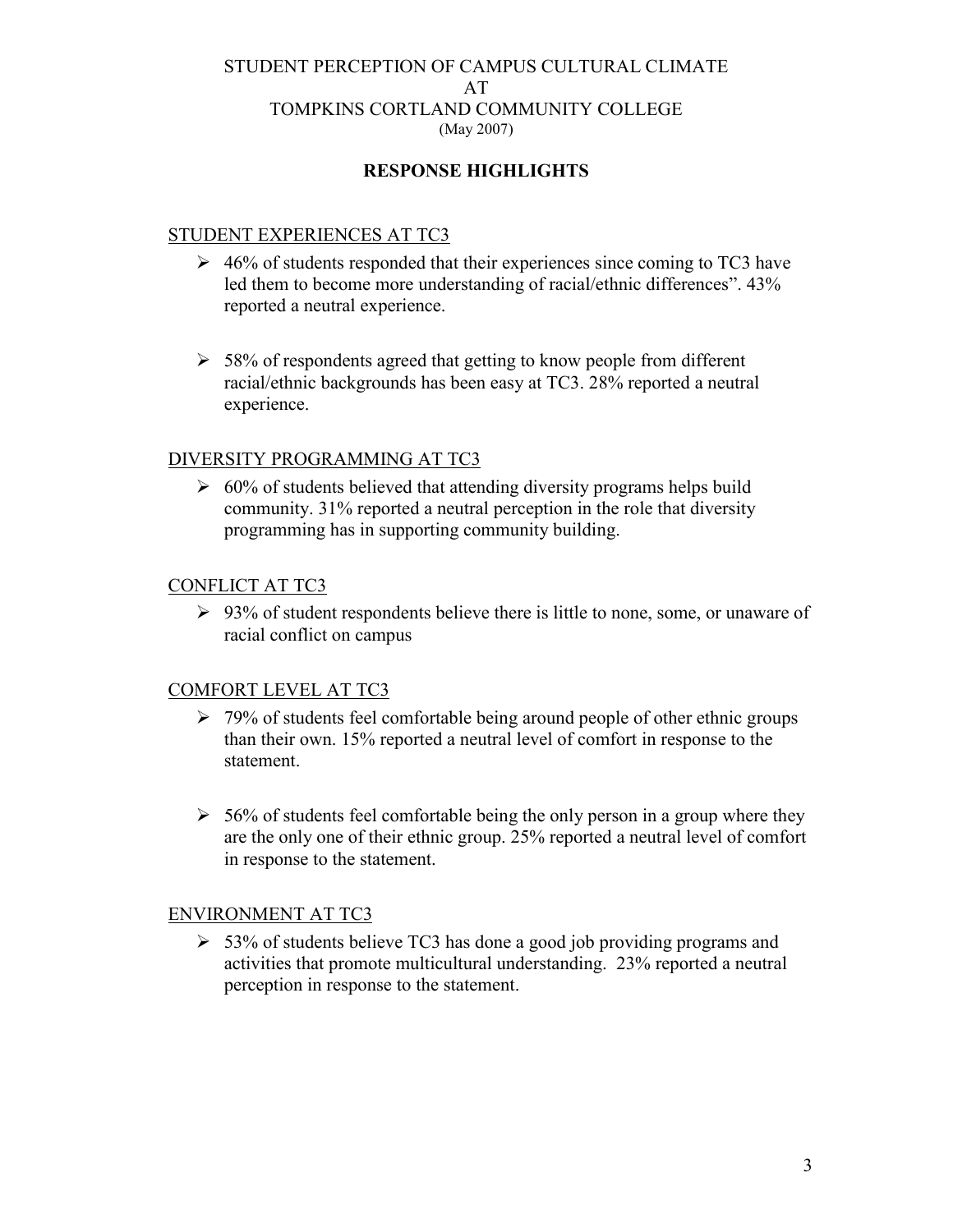# **DIFFERENT RESPONSES: Racial and Ethnic Climate at TC3**

*People's responses varied according to their identity*

**Under-represented Students** = ethnicity other than white **Majority Students** = ethnicity white/Caucasian

| Percent who agree or<br>strongly agree with the<br><b>following statement</b>                                                                   | <b>Under-represented</b><br><b>Students</b> |    | <b>Neutrality of</b><br><b>Under-represented</b><br><b>Students</b> |    | <b>Majority</b><br><b>Students</b> |      | <b>Neutrality of</b><br><b>Majority</b><br><b>Students</b> |     |
|-------------------------------------------------------------------------------------------------------------------------------------------------|---------------------------------------------|----|---------------------------------------------------------------------|----|------------------------------------|------|------------------------------------------------------------|-----|
|                                                                                                                                                 | (%)                                         | #  | (%)                                                                 | #  | (%)                                | $\#$ | (%)                                                        | #   |
| My experiences since<br>coming to TC3 have led me<br>to become more<br>understanding of<br>racial/ethnic differences                            | 41                                          | 29 | 43                                                                  | 30 | 46                                 | 169  | 44                                                         | 164 |
| At TC3 getting to know<br>people with racial/ethnic<br>backgrounds different from<br>my own has been easy.                                      | 50                                          | 35 | 33                                                                  | 23 | 59                                 | 220  | 27                                                         | 100 |
| My social interactions on<br>this campus are largely<br>confined to students of my<br>race/ethnicity                                            | 10                                          | 7  | 24                                                                  | 17 | 29                                 | 106  | 22                                                         | 83  |
| At TC3 I feel there are<br>expectations about my<br>academic performance<br>because of my race/ethnicity.                                       | 23                                          | 16 | 21                                                                  | 15 | 6                                  | 25   | 21                                                         | 78  |
| At TC3 I feel I need to<br>minimize various<br>characteristics of my<br>racial/ethnic culture (e.g.<br>language, dress) to be able to<br>fit in | 13                                          | 9  | 13                                                                  | 9  | 5                                  | 17   | 15                                                         | 55  |
| My experiences since<br>coming to TC3 have<br>strengthened my own sense<br>of ethnic identity.                                                  | 26                                          | 18 | 46                                                                  | 32 | 25                                 | 91   | 55                                                         | 204 |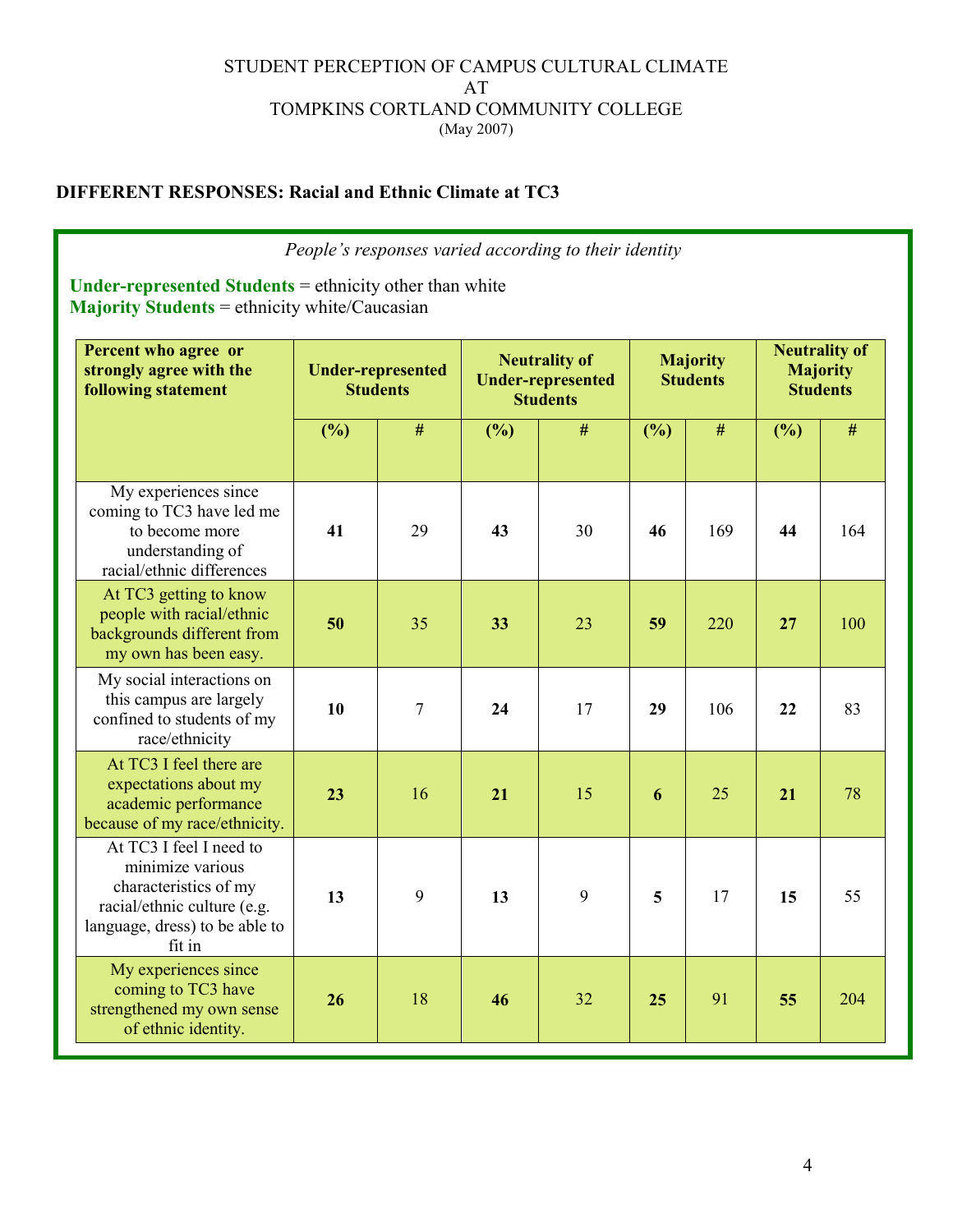# **DIFFERENT RESPONSES: Comfort Levels at TC3**

| People's responses varied according to their identity                                                                  |                                             |    |                                                                     |    |                                    |      |                                                            |    |
|------------------------------------------------------------------------------------------------------------------------|---------------------------------------------|----|---------------------------------------------------------------------|----|------------------------------------|------|------------------------------------------------------------|----|
| <b>Under-represented Students</b> = ethnicity other than white<br><b>Majority Students</b> = ethnicity white/Caucasian |                                             |    |                                                                     |    |                                    |      |                                                            |    |
| <b>Percent who feel</b><br>comfortable or very<br>comfortable in the<br>following situations at<br>TC3                 | <b>Under-represented</b><br><b>Students</b> |    | <b>Neutrality of</b><br><b>Under-represented</b><br><b>Students</b> |    | <b>Majority</b><br><b>Students</b> |      | <b>Neutrality of</b><br><b>Majority</b><br><b>Students</b> |    |
|                                                                                                                        | (%)                                         | #  | (%)                                                                 | #  | (%)                                | $\#$ | $\frac{6}{2}$                                              | #  |
| Speaking with others about<br>my racial/ethnic background.                                                             | 73                                          | 51 | 24                                                                  | 17 | 74                                 | 274  | 21                                                         | 79 |
| Participating in class.                                                                                                | 78                                          | 55 | 16                                                                  | 11 | 80                                 | 297  | 14                                                         | 51 |
| Going to see a faculty<br>member of a different<br>race/ethnicity than my own.                                         | 83                                          | 58 | 23                                                                  | 16 | 87                                 | 321  | 11                                                         | 39 |
| Being in situations where I<br>am the only person of my<br>racial/ethnic group                                         | 56                                          | 41 | 21                                                                  | 15 | 56                                 | 207  | 23                                                         | 86 |
| Going to see a faculty<br>member of my own<br>race/ethnicity.                                                          | 73                                          | 51 | 17                                                                  | 12 | 84                                 | 311  | 14                                                         | 52 |
| Saying what I think about<br>racial/ethnic issues.                                                                     | 61                                          | 43 | 13                                                                  | 9  | 57                                 | 213  | 25                                                         | 94 |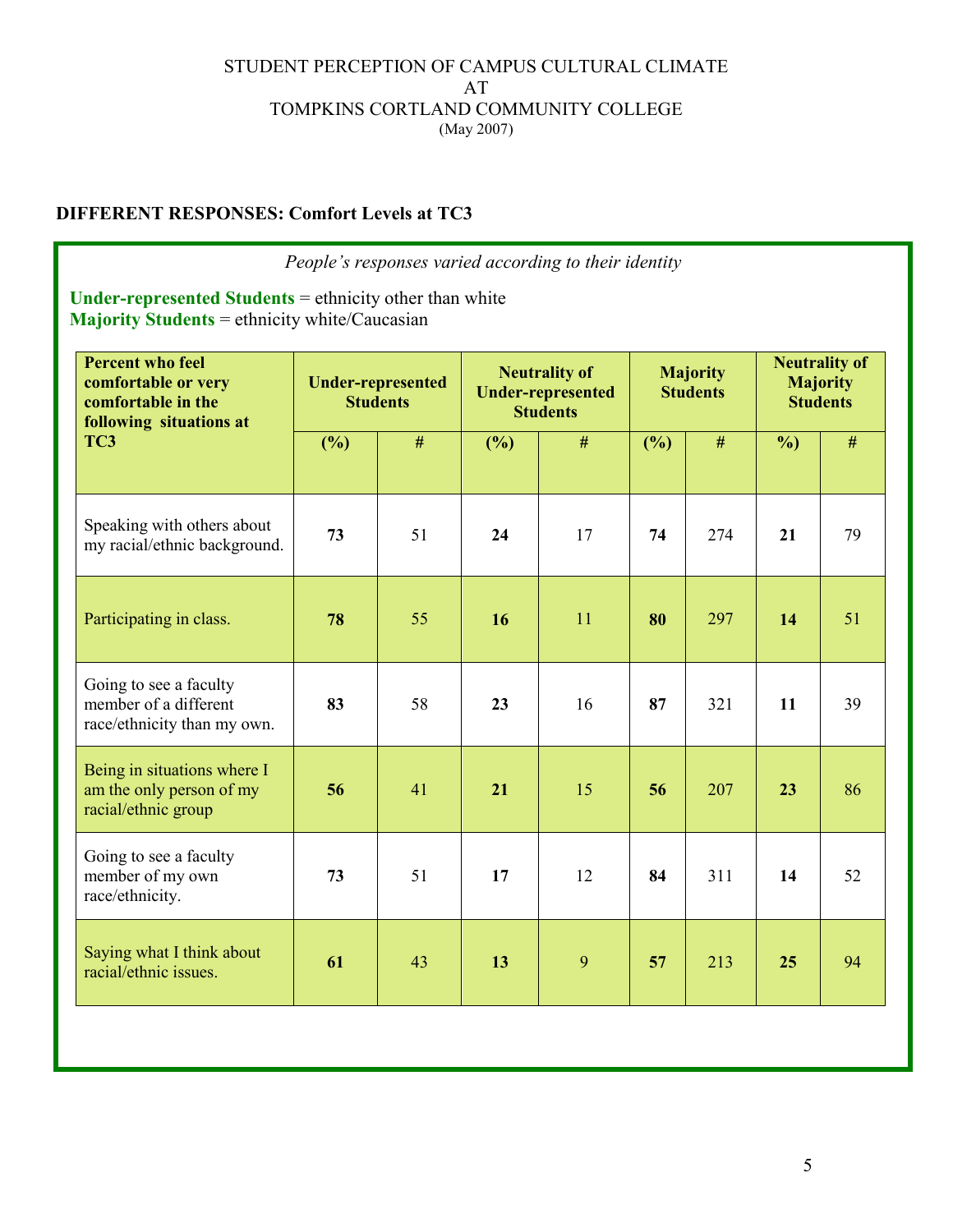# **DIFFERENT RESPONSES: Treatment of Students at TC3**

| <b>Under-represented Students</b> = ethnicity other than white/Caucasian<br><b>Majority Students</b> = ethnicity white/Caucasian     |                                             |    |                                                                          | People's responses varied according to their identity |                                    |     |                                                                 |                |
|--------------------------------------------------------------------------------------------------------------------------------------|---------------------------------------------|----|--------------------------------------------------------------------------|-------------------------------------------------------|------------------------------------|-----|-----------------------------------------------------------------|----------------|
| Percent who feel they have<br>been treated fairly or very<br>fairly by the following<br>constituent's of the TC3<br>campus community | <b>Under-represented</b><br><b>Students</b> |    | <b>Under-represented</b><br><b>Students had No</b><br><b>Interaction</b> |                                                       | <b>Majority</b><br><b>Students</b> |     | <b>Majority</b><br><b>Students had</b><br><b>No Interaction</b> |                |
|                                                                                                                                      | (%)                                         | #  | (%)                                                                      | #                                                     | $(\%)$                             | #   | (%)                                                             | #              |
| <b>Campus Safety Officers</b>                                                                                                        | 56                                          | 39 | 34                                                                       | 24                                                    | 56                                 | 169 | 52                                                              | 192            |
| Residence Hall Personnel*                                                                                                            | 48                                          | 34 | 46                                                                       | 32                                                    | 30                                 | 111 | 67                                                              | 248            |
| Faculty                                                                                                                              | 95                                          | 67 | $\mathbf{3}$                                                             | $\overline{2}$                                        | 97                                 | 362 | $\mathbf{1}$                                                    | $\overline{2}$ |
| <b>Staff</b>                                                                                                                         | 97                                          | 68 | $\mathbf{1}$                                                             | $\mathbf{1}$                                          | 97                                 | 361 | $\mathbf{1}$                                                    | $\overline{4}$ |
| <b>Students</b>                                                                                                                      | 93                                          | 65 | $\mathbf{1}$                                                             | 1                                                     | 97                                 | 359 | $\mathbf{1}$                                                    | $\overline{3}$ |

\* Disparity between students who had contact with residence hall personnel